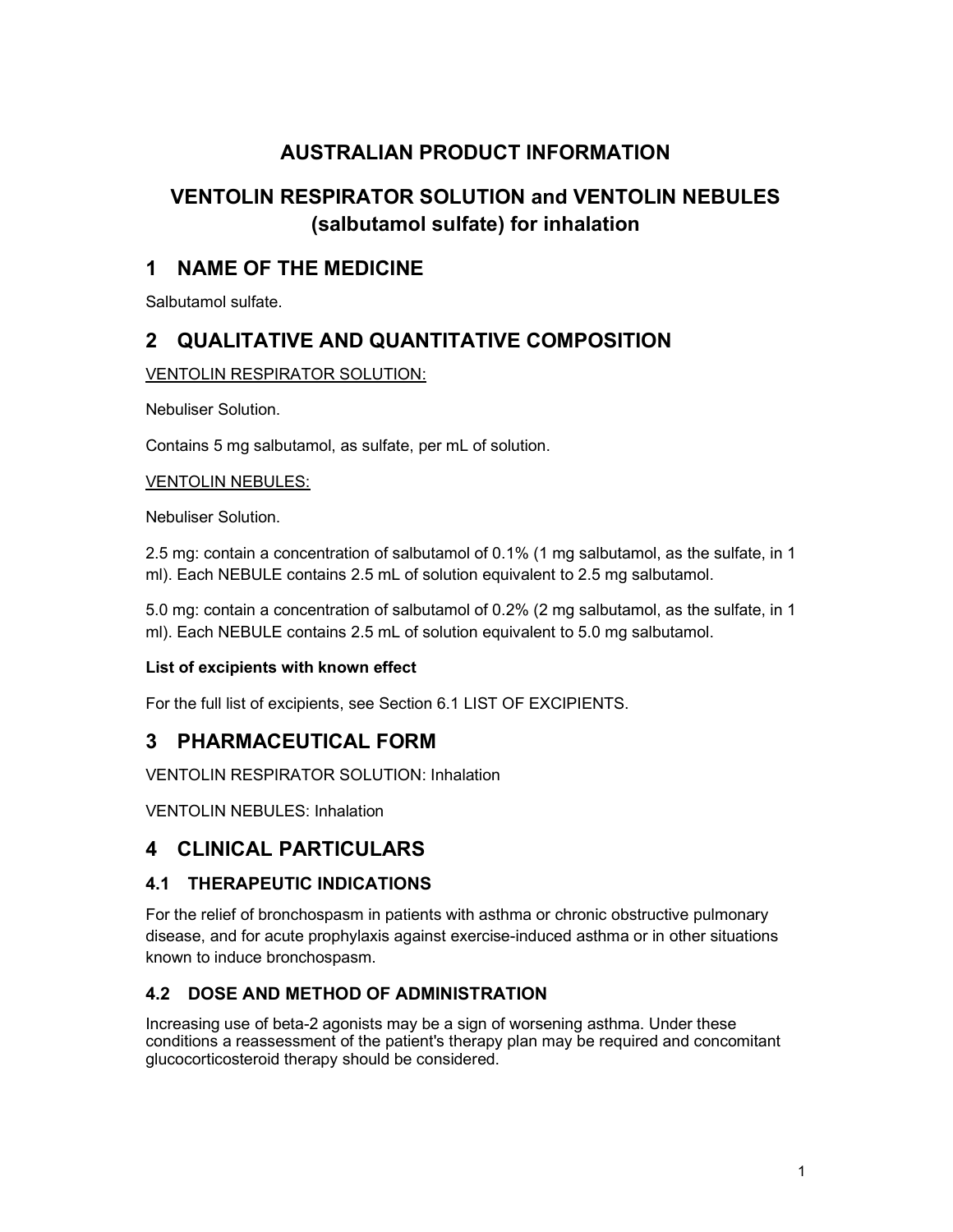#### VENTOLIN RESPIRATOR SOLUTION

VENTOLIN RESPIRATOR SOLUTION is to be used under the direction of a physician. The solution must not be injected or ingested.

0.5% w/v, may be delivered from any efficient nebulising device.

VENTOLIN RESPIRATOR SOLUTION may be used to achieve bronchodilatation as part of an inhalational therapy regime or for patients requiring assisted ventilation.

There is a large safety margin between therapeutic effects and unpleasant side effects. Nevertheless, because of the possibility of uncontrolled dosage associated with continuous administration, intermittent administration of appropriate amounts of Ventolin Respirator Solution is preferred.

#### Method 1 - Intermittent Administration:

For patients requiring VENTOLIN RESPIRATOR SOLUTION as part of an inhalational therapy regime.

#### Dose

Children

0.02 mL/kg/dose as required, up to 4 hourly. The maximum single dose is 5.00 mg (1.00 mL)

#### Adults

1.00 mL (5.00 mg). This dosage may be repeated as necessary every 4-6 hours.

VENTOLIN RESPIRATOR SOLUTION may be administered as 0.5% undiluted solution as supplied or diluted according to individual requirements. Dilution of the specified dose is often necessary simply to allow efficient operation of the nebuliser.

Where dilution is necessary or preferred, dilutions of the order of 1 mL of VENTOLIN RESPIRATOR SOLUTION 0.5% in 1 to 10 mL of normal saline are suitable.

The time taken to deliver a given volume of solution will depend upon the equipment used but most nebulisers will deliver 1 mL of solution over 3 minutes and 2 mL over 8-10 minutes.

Any solution remaining in the nebuliser after completion of therapy should be discarded.

#### Method 2 - Continuous Administration:

This is not the preferred method of administration because of the possibility of uncontrolled dosage (see above).

For patients requiring assisted ventilation. For continuous administration a dilute solution of salbutamol is required. The recommended dilution is 1 mL of VENTOLIN RESPIRATOR SOLUTION 0.5% in 100 mL of normal saline giving a concentration of 50 micrograms/mL of salbutamol. The dilute solution is administered through a nebuliser coupled to an intermittent positive pressure ventilator usually employing oxygen enriched air. Inhalation of the dilute solution may be continued according to the direction of the attending physician until adequate bronchodilatation is achieved.

Some bronchodilatation occurs almost immediately, but maximum reduction in airways resistance may not occur until 15 minutes after commencing therapy.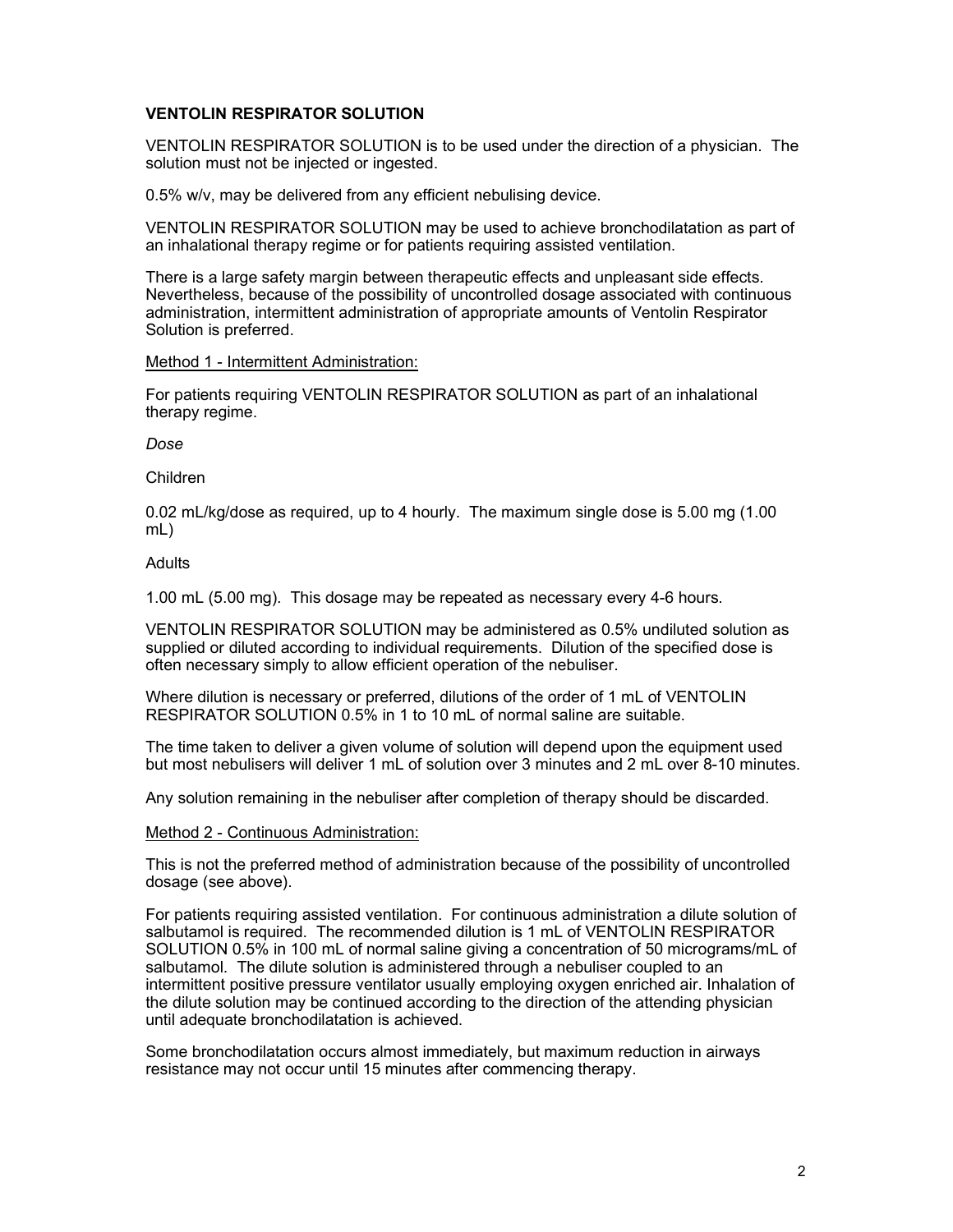Any diluted VENTOLIN RESPIRATOR SOLUTION remaining after completion of therapy should be discarded.

Note: VENTOLIN RESPIRATOR SOLUTION may be diluted with Normal Saline.

Important: Any VENTOLIN RESPIRATOR SOLUTION remaining in the bottle once it has been opened should not be used later than 3 months after first opening the bottle.

Fresh dilutions should be prepared for each inhalation and any solution remaining in the nebuliser after therapy should be discarded immediately.

#### VENTOLIN NEBULES

VENTOLIN NEBULES are to be used under the direction of a physician. The solution must not be injected or ingested.

2.5 mg/2.5 mL and 5 mg/2.5 mL may be delivered from any efficient nebulising device.

VENTOLIN NEBULES may be used to achieve bronchodilatation as part of an inhalation therapy regime or for patients requiring assisted ventilation.

There is a large safety margin between therapeutic effects and unpleasant side effects. Nevertheless, because of the possibility of uncontrolled dosage associated with continuous administration, intermittent administration of appropriate amounts of VENTOLIN NEBULES is preferred.

Adults and Children

Children 4 to 12 years 2.5 mg Adults 5.0 mg

This dosage may be repeated as necessary every 4-6 hours. Any solution remaining in the nebuliser after completion of therapy should be discarded.

Clinical efficacy of nebulised salbutamol in infants under 18 months is uncertain. As transient hypoxaemia may occur, supplemental oxygen therapy should be considered.

#### Elderly

Initial doses of salbutamol in the elderly should be lower than the recommended adult dosage. The dose may then be gradually increased if sufficient bronchodilatation is not achieved.

#### In impaired liver function

As about 60% of orally administered salbutamol (this includes not only tablet and syrup preparations but also approximately 90% of an inhaled dose) is metabolised to an inactive form, impairment of liver function may result in accumulation of unchanged salbutamol.

#### In impaired renal function

About 60-70% of salbutamol administered by inhalation or intravenous injection is excreted in urine unchanged. Impairment of renal function may therefore require a reduction in dosage to prevent exaggerated or prolonged effects.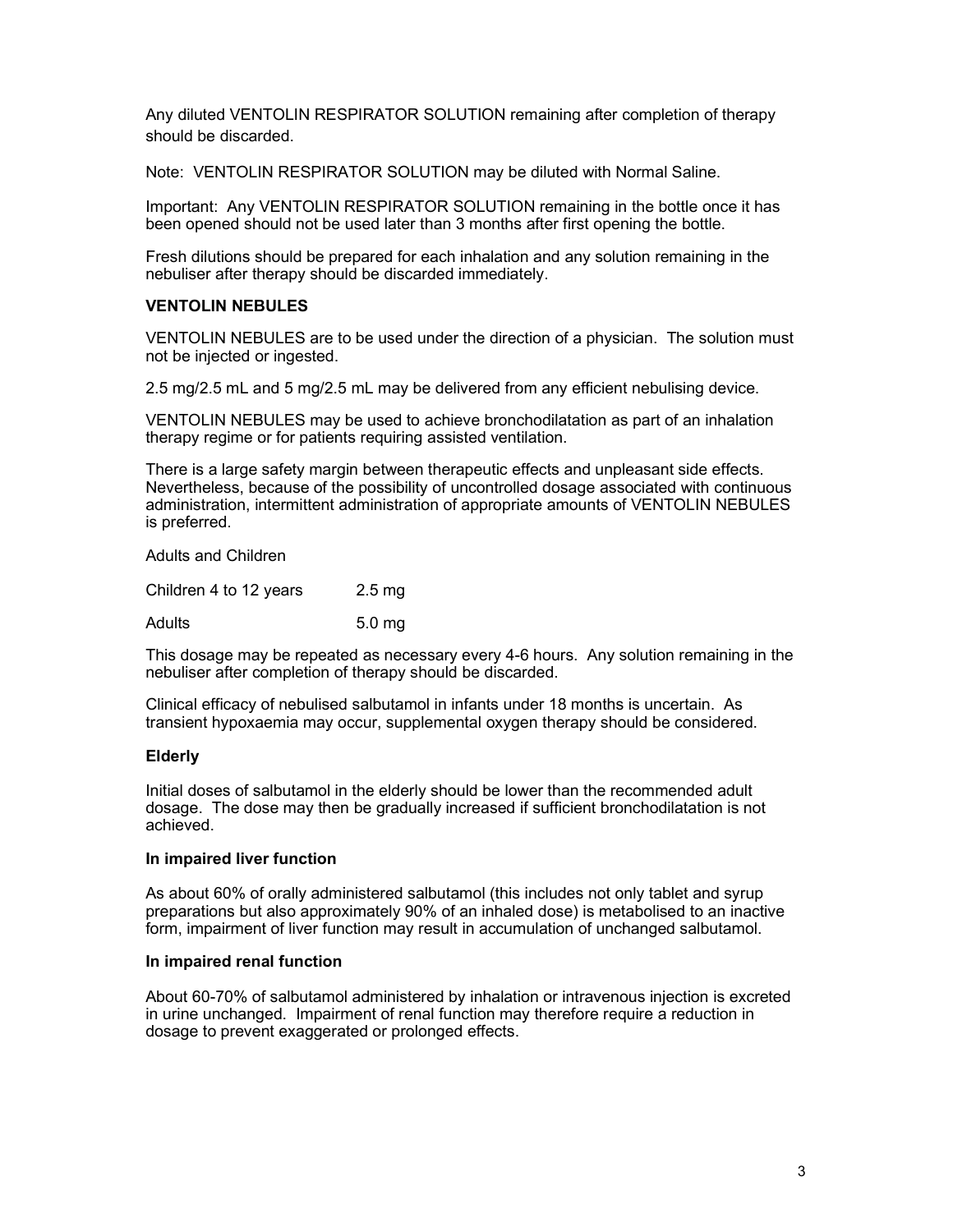## 4.3 CONTRAINDICATIONS

Hypersensitivity to any of the ingredients.

Non-i.v. formulations of salbutamol must not be used to arrest uncomplicated premature labour or threatened abortion.

### 4.4 SPECIAL WARNINGS AND PRECAUTIONS FOR USE

The management of asthma should normally follow a stepwise programme, and patient response should be monitored clinically and by lung function tests. Increasing use of shortacting inhaled beta-2 agonists to control symptoms indicates deterioration of asthma control. Under these conditions, the patient's therapy plan should be reassessed. Sudden and progressive deterioration in asthma control is potentially life-threatening and consideration should be given to starting or increasing corticosteroid therapy. In patients considered at risk, daily peak flow monitoring may be instituted.

Patients should be warned that if either the usual relief is diminished or the usual duration of action reduced, they should seek medical advice at the earliest opportunity after increasing the dose.

Animal studies suggest that cardionecrotic effects may occur with high dosages of some sympathomimetic amines. On this evidence the possibility of the occurrence of myocardial lesions cannot be excluded subsequent to long term treatment with these drugs.

Care should be taken with patients who are known to have received large doses of salbutamol or other sympathomimetic drugs, or who are suffering from hypertension, hyperthyroidism, myocardial insufficiency, or diabetes mellitus.

Salbutamol should be administered cautiously to patients with thyrotoxicosis.

In common with other beta-adrenoceptor agonists, salbutamol can induce reversible metabolic changes, for example increased blood sugar levels. The diabetic patient may be unable to compensate for this and the development of ketoacidosis has been reported. Concurrent administration of corticosteroids can exaggerate this effect.

Excessive use may induce a non-responsive state leading to a worsening of hypoxaemia.

Potentially serious hypokalaemia may result from beta-2-agonist therapy mainly from parenteral and nebulised administration. Particular caution is advised in acute severe asthma as this effect may be potentiated by concomitant treatment with xanthine derivatives, steroids, diuretics and hypoxia. It is recommended that serum potassium levels are monitored in such situations.

The possibility of cardiac arrhythmias arising as a consequence of salbutamol induced hypokalaemia should be borne in mind, especially in digitalised patients, following the administration of Ventolin Injection.

Addition of other active substances to VENTOLIN RESPIRATOR SOLUTION or to VENTOLIN NEBULES cannot be recommended.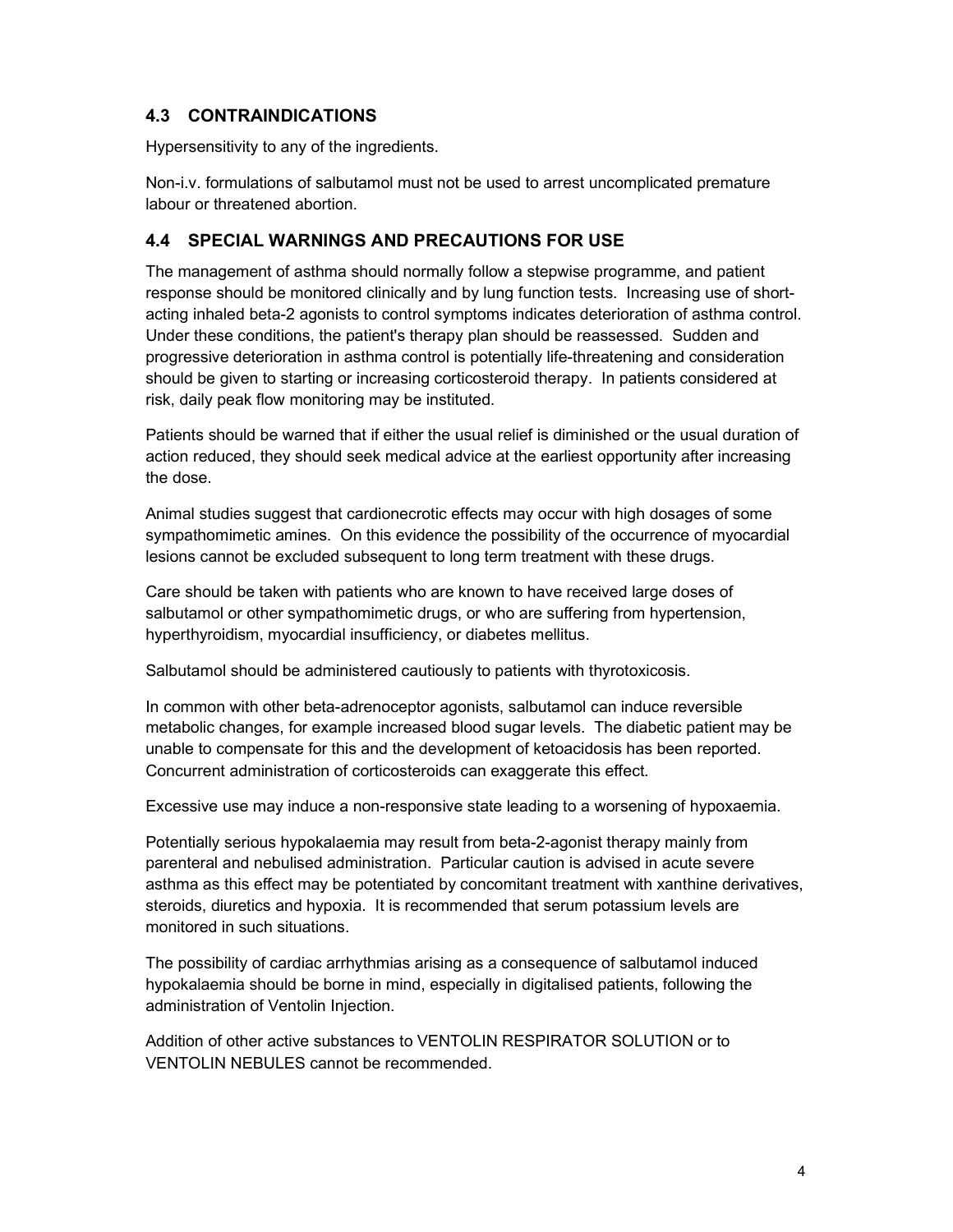As with other inhalation therapy, paradoxical bronchospasm may occur, resulting in an immediate increase in wheezing after dosing. This should be treated immediately with an alternative presentation or a different fast-acting inhaled bronchodilator, if immediately available. The specific salbutamol presentation should be discontinued, and if necessary a different fast-acting bronchodilator instituted for ongoing use.

Lactic acidosis has been reported very rarely in association with high therapeutic doses of intravenous and nebulised short-acting beta-agonist therapy, mainly in patients being treated for an acute asthma exacerbation ( See Section 4.8 ADVERSE EFFECTS (UNDESIRABLE EFFECTS). Increase in lactate levels may lead to dyspnoea and compensatory hyperventilation, which could be misinterpreted as a sign of asthma treatment failure and lead to inappropriate intensification of short-acting beta-agonist treatment. It is therefore recommended that patients are monitored for the development of elevated serum lactate and consequent metabolic acidosis in this setting.

#### Use in the elderly

No data available.

#### Paediatric use

No data available.

#### Effects on laboratory tests

No data available.

## 4.5 INTERACTIONS WITH OTHER MEDICINES AND OTHER FORMS OF INTERACTIONS

Beta adrenergic blocking drugs inhibit the bronchodilator action of salbutamol and other sympathomimetic bronchodilators. However such drugs should not be used in asthmatic patients as they may increase airway resistance.

Care is recommended if it is proposed to administer salbutamol in concomitant therapy with other sympathomimetic amines as excess sympathetic stimulation may occur.

Animal studies have shown that large doses of salbutamol may interact with imipramine, chlordiazepoxide and chlorpromazine but any practical significance of these results in man remains to be established.

A small number of cases of acute angle closure glaucoma have been reported in patients treated with a combination of nebulised salbutamol and ipratropium bromide. A combination of nebulised salbutamol with nebulised anticholinergics should therefore be used cautiously. Patients should receive adequate instruction in correct administration and be warned not to let the solution or mist enter the eye.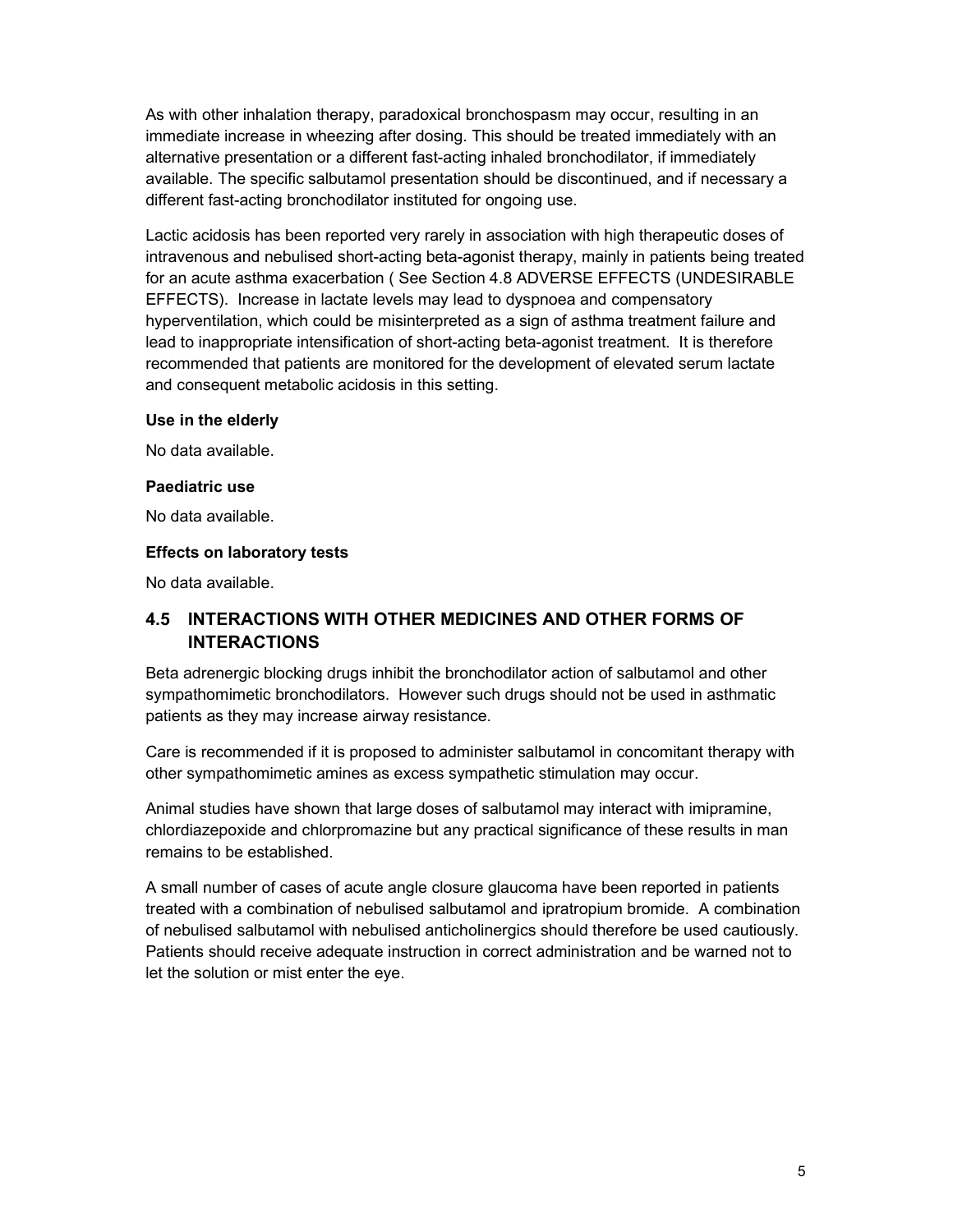## 4.6 FERTILITY, PREGNANCY AND LACTATION

#### Effects on fertility

There is no information on the effects of salbutamol on human fertility.

### Use in pregnancy

### (Pregnancy Category A)

Salbutamol is known to cross the placental barrier in humans. Safety for use in pregnancy has not been demonstrated, therefore the drug should not be used in pregnant women, or those likely to become pregnant, unless the expected benefits outweigh any potential risk.

Oral administration of salbutamol to rats and rabbits during pregnancy showed no teratogenic effects in offspring.

During worldwide marketing experience, rare cases of various congenital anomalies, including cleft palate and limb defects have been reported in the offspring of patients being treated with salbutamol.

Although intravenous salbutamol and occasionally salbutamol tablets are used in the management of uncomplicated premature labour, Ventolin presentations should not be used for threatened abortion during the first or second trimesters of pregnancy. Intravenous salbutamol is contra-indicated in cases of ante-partum haemorrhage because of the risk of further haemorrhage from an atonic uterus and there is the risk of the same problem arising inadvertently in asthmatics using salbutamol. Profuse uterine bleeding following spontaneous abortion has been reported after the use of salbutamol. Special care is required in pregnant diabetic women.

#### Use in lactation

It is not known whether salbutamol is excreted in breast milk nor whether it has a harmful effect on the newborn. Therefore it is not recommended for nursing mothers unless the expected benefits outweigh any potential risk.

## 4.7 EFFECTS ON ABILITY TO DRIVE AND USE MACHINES

The effects of this medicine on a person's ability to drive and use machines were not assessed as part of its registration.

## 4.8 ADVERSE EFFECTS (UNDESIRABLE EFFECTS)

A fine tremor of skeletal muscle has been reported in some patients when salbutamol is administered orally or by inhalation, and in about 20% of patients receiving Ventolin Injection; the hands being the most obviously affected with a few patients feeling tense. These effects are dose related and are caused by a direct action on skeletal muscle and not by direct CNS stimulation.

Increases in heart rate may occur in patients with normal heart rate after administration of VENTOLIN RESPIRATOR SOLUTION or VENTOLIN NEBULES. These increases are dose dependent and are of the order of 9 beats/minute when 10 mg of salbutamol as 0.5% w/v solution is inhaled by adults over 3 minutes, 13 beats/minute when 20 mg of salbutamol as 0.1% w/v solution is inhaled by adults over 3 minutes. In patients with pre-existing sinus tachycardia, especially those in status asthmaticus, the heart rate tends to fall after the administration of VENTOLIN RESPIRATOR SOLUTION or VENTOLIN NEBULES as the condition of the patient improves.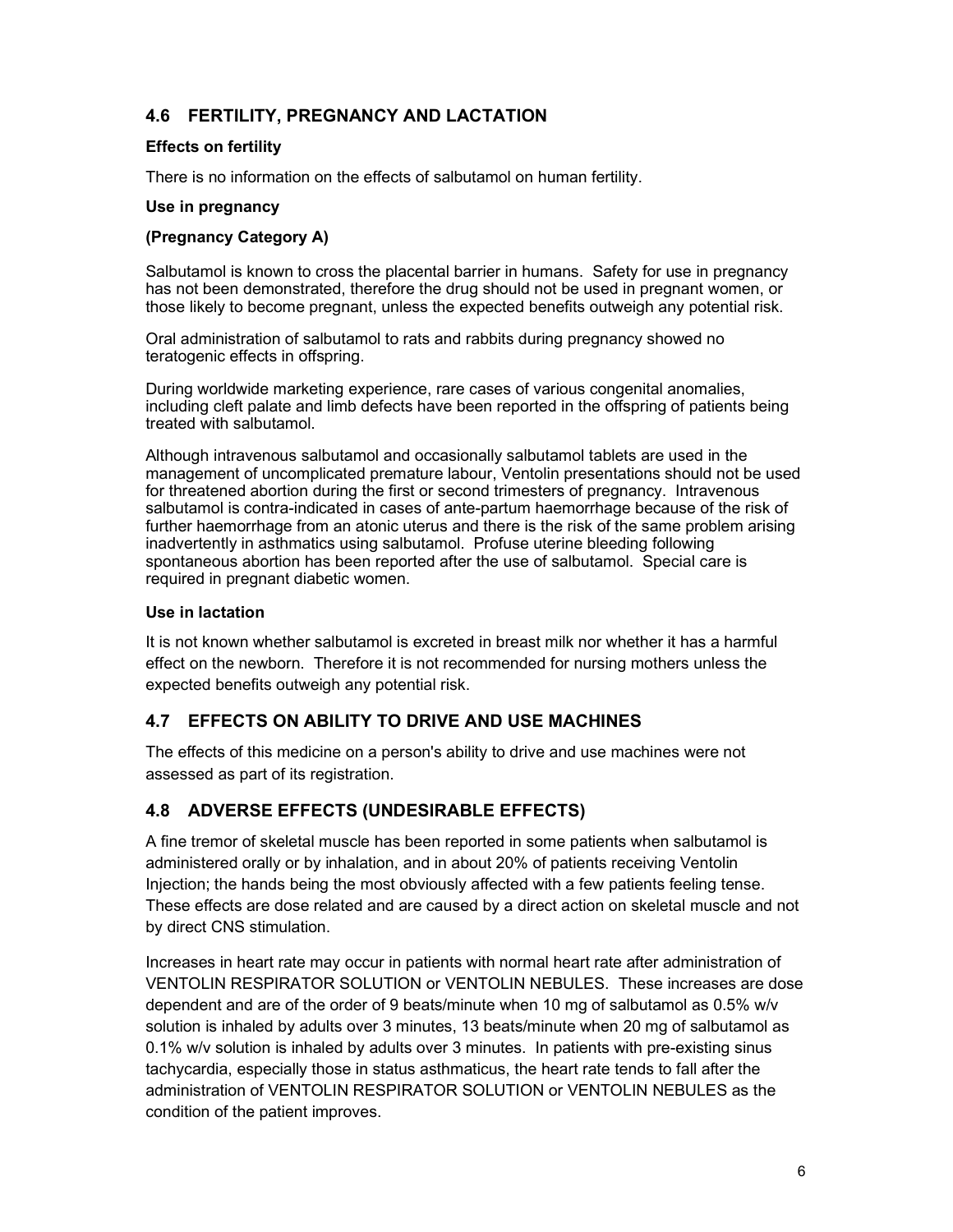With higher doses than those recommended, or in patients who are unusually sensitive to beta-adrenergic stimulants, dilatation of some peripheral arterioles may occur leading to a small reduction in arterial pressure; a compensatory increase in cardiac output may then occur.

Cardiac arrhythmias (including atrial fibrillation, supraventricular tachycardia and extrasystoles) have been reported. Peripheral vasodilation and a compensatory small increase in heart rate may occur in some patients. Tachycardia may occur in some patients.

Other reactions which may occur are headaches, nausea, palpitations and sensations of warmth. Hypersensitivity reactions including angioedema, urticaria, bronchospasm, hypotension and collapse have been reported very rarely. There have been very rare reports of muscle cramps. Mouth and throat irritation may occur with inhaled salbutamol.

#### Note:

The incidence and severity of particular side effects depends on the dosage and route of administration. Ventolin does not cause difficulty in micturition because, unlike sympathomimetic drugs such as ephedrine, therapeutic doses have no alpha-adrenergic receptor stimulant activity.

Potentially serious hypokalaemia may result from beta-2-agonist therapy.

Lactic acidosis has been reported very rarely in patients receiving intravenous and nebulised salbutamol therapy for the treatment of acute asthma exacerbation.

As with other inhalation therapy, paradoxical bronchospasm may occur, resulting in an immediate increase in wheezing after dosing ( See Section 4.4 SPECIAL WARNINGS AND PRECAUTIONS FOR USE

As with other beta-2 agonists hyperactivity has been reported rarely in children.

#### Reporting suspected adverse effects

Reporting suspected adverse reactions after registration of the medicinal product is important. It allows continued monitoring of the benefit-risk balance of the medicinal product. Healthcare professionals are asked to report any suspected adverse reactions at www.tga.gov.au/reporting-problems.

### 4.9 OVERDOSE

The most common signs and symptoms of overdose with salbutamol are transient beta agonist pharmacologically mediated events ( See Section 4.4 SPECIAL WARNINGS AND PRECAUTIONS FOR USEand and See Section 4.8 ADVERSE EFFECYS (UNDESIRABLE EFFECTS)). The signs of salbutamol overdosage are significant tachycardia and/or significant muscle tremor.

Hypokalaemia may occur following overdosage with salbutamol. Serum potassium levels should be monitored.

Lactic acidosis has been reported in association with high therapeutic doses as well as overdoses of short-acting beta-agonist therapy, therefore monitoring for elevated serum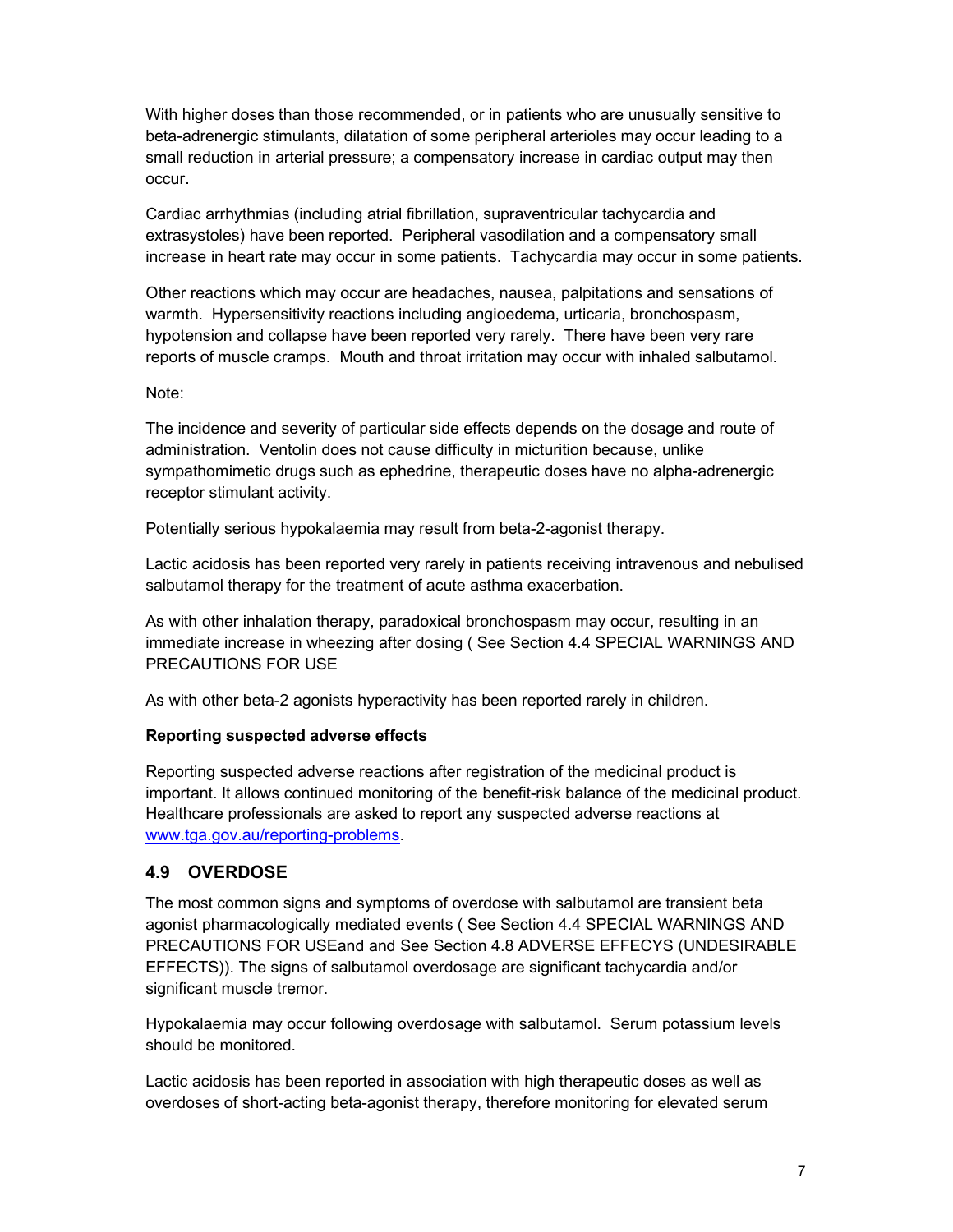lactate and consequent metabolic acidosis (particularly if there is persistence or worsening of tachypnea despite resolution of other signs of bronchospasm such as wheezing) may be indicated in the setting of overdose.

Consideration should be given to discontinuation of treatment and appropriate symptomatic treatment such as a cardio-selective beta-blocking agent given by intravenous injection in patients presenting with cardiac symptoms (e.g. tachycardia, palpitations). Beta-blocking drugs should be used with caution as they may cause bronchospasm in sensitive individuals.

During continuous administration of Ventolin Respirator Solution, any signs of overdosage can usually be counteracted by withdrawal of the drug.

For information on the management of overdose, contact the Poisons Information Centre on 13 11 26 (Australia).

# 5 PHARMACOLOGICAL PROPERTIES

## 5.1 PHARMACODYNAMIC PROPERTIES

### Mechanism of action

Salbutamol is a relatively selective beta-2-adrenoreceptor stimulant. It is more specific than both isoprenaline and orciprenaline for adrenergic beta-2 receptors.

After oral and parenteral administration, stimulation of the beta receptors in the body, both beta-1 and beta-2, occurs because (a) beta-2 selectivity is not absolute, and (b) higher concentrations of salbutamol occur in the regions of these receptors with these modes of administration. This results in the beta-1 effect of cardiac stimulation, though not so much as with isoprenaline, and beta-2 effects of peripheral vasodilatation and hypotension, skeletal muscle tremor and uterine muscle relaxation.

Metabolic effects such as hyperinsulinaemia and hyperglycaemia also may occur, although it is not known whether these effects are mediated by beta-1 or beta-2 receptors. The serum potassium levels have a tendency to fall.

### Clinical trials

No data available.

## 5.2 PHARMACOKINETIC PROPERTIES

Following inhalation, salbutamol acts topically in bronchial smooth muscle and initially the drug is undetectable in the blood. After 2 to 3 hours low concentrations are seen, due presumably to the portion of the dose which is swallowed and absorbed in the gut.

The elimination half-life of inhaled or oral salbutamol is between 2.7 and 5 hours. Salbutamol is not metabolized in the lung but is converted to the 4'-o-sulfate ester in the liver. Salbutamol is excreted in the urine as free drug and as the metabolite. After oral administration 58-78% of the dose is excreted in the urine in 24 hours, approximately 60% as metabolites. A small fraction is excreted in the faeces.

Impairment of liver or renal function may necessitate a reduction in dosage (See 4.2 DOSE AND METHOD OF ADMINISTRATION).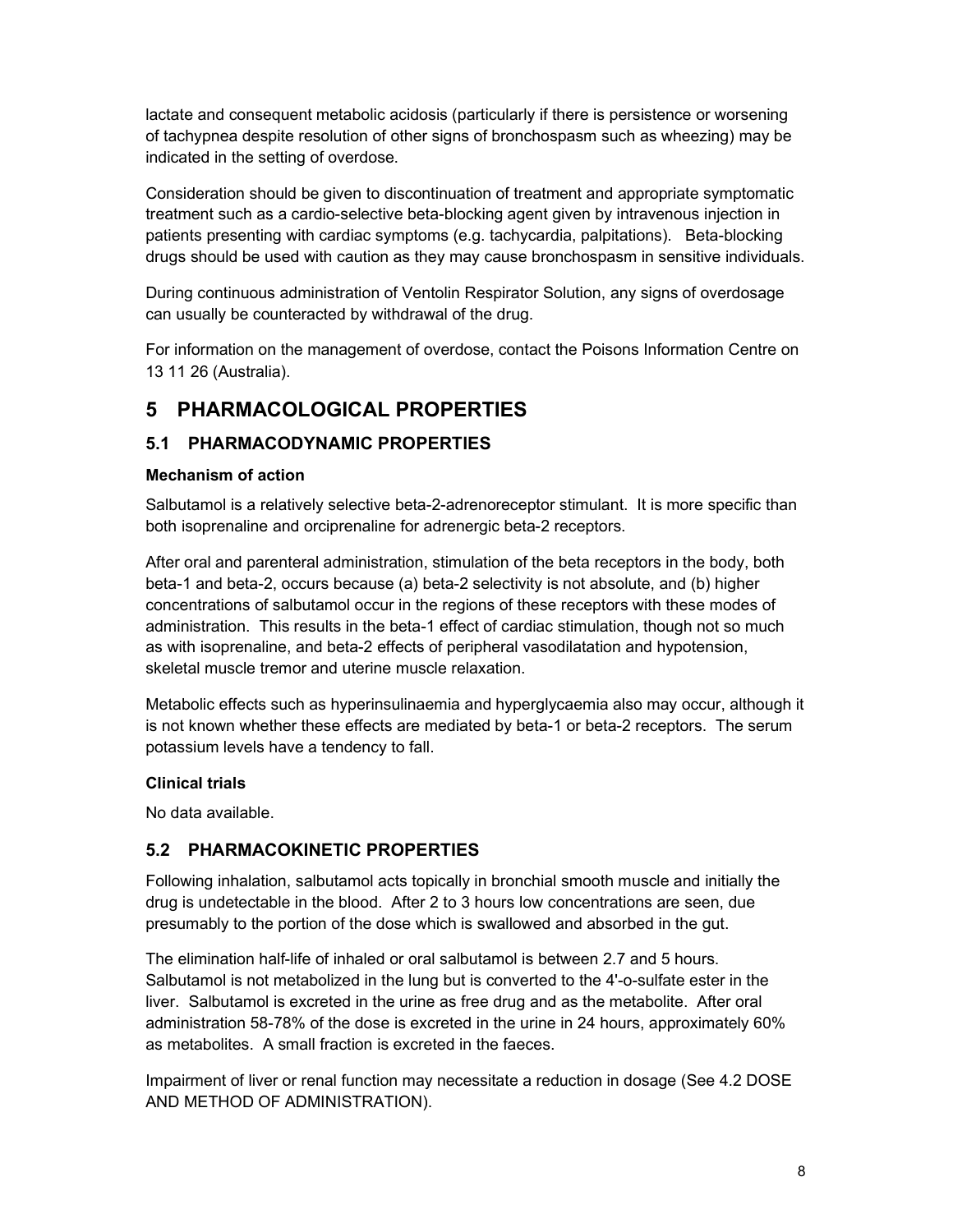## 5.3 PRECLINICAL SAFETY DATA

### **Genotoxicity**

No data available.

## **Carcinogenicity**

No data available.

# 6 PHARMACEUTICAL PARTICULARS

## 6.1 LIST OF EXCIPIENTS

VENTOLIN RESPIRATOR SOLUTION contains the excipients benzalkonium chloride, sulfuric acid and purified water.

VENTOLIN NEBULES contains the excipients sodium chloride, sulfuric acid and purified water.

## 6.2 INCOMPATIBILITIES

Incompatibilities were either not assessed or not identified as part of the registration of this medicine.

# 6.3 SHELF LIFE

In Australia, information on the shelf life can be found on the public summary of the Australian Register of Therapeutic Goods (ARTG). The expiry date can be found on the packaging.

# 6.4 SPECIAL PRECAUTIONS FOR STORAGE

VENTOLIN RESPIRATOR SOLUTION should be stored below 30°C. Any solution remaining in the bottle once it has been opened should not be used later than 3 months after first opening the bottle. Solutions in nebulisers should be replaced daily.

VENTOLIN NEBULES should be stored below 30°C. Store protected from light. Once removed from the foil overwrap Nebules have a shelf-life of 3 months when stored below 30°C and should be protected from light.

# 6.5 NATURE AND CONTENTS OF CONTAINER

VENTOLIN RESPIRATOR SOLUTION is an aqueous solution of salbutamol sulfate equivalent to 5 mg salbutamol in 1 mL and is available in 10 mL and 30 mL screw-capped bottles.

VENTOLIN NEBULES are plastic ampoules containing a sterile preservative-free, isotonic, aqueous solution of salbutamol sulfate equivalent to either 2.5 mg salbutamol in 2.5 mL or 5 mg salbutamol in 2.5 mL. The NEBULES are supplied in packs of 5 and 20. The 20 pack size is arranged as four individually foil overwrapped pouches containing five Nebules linked together.

Not all strengths or pack sizes may be distributed in Australia.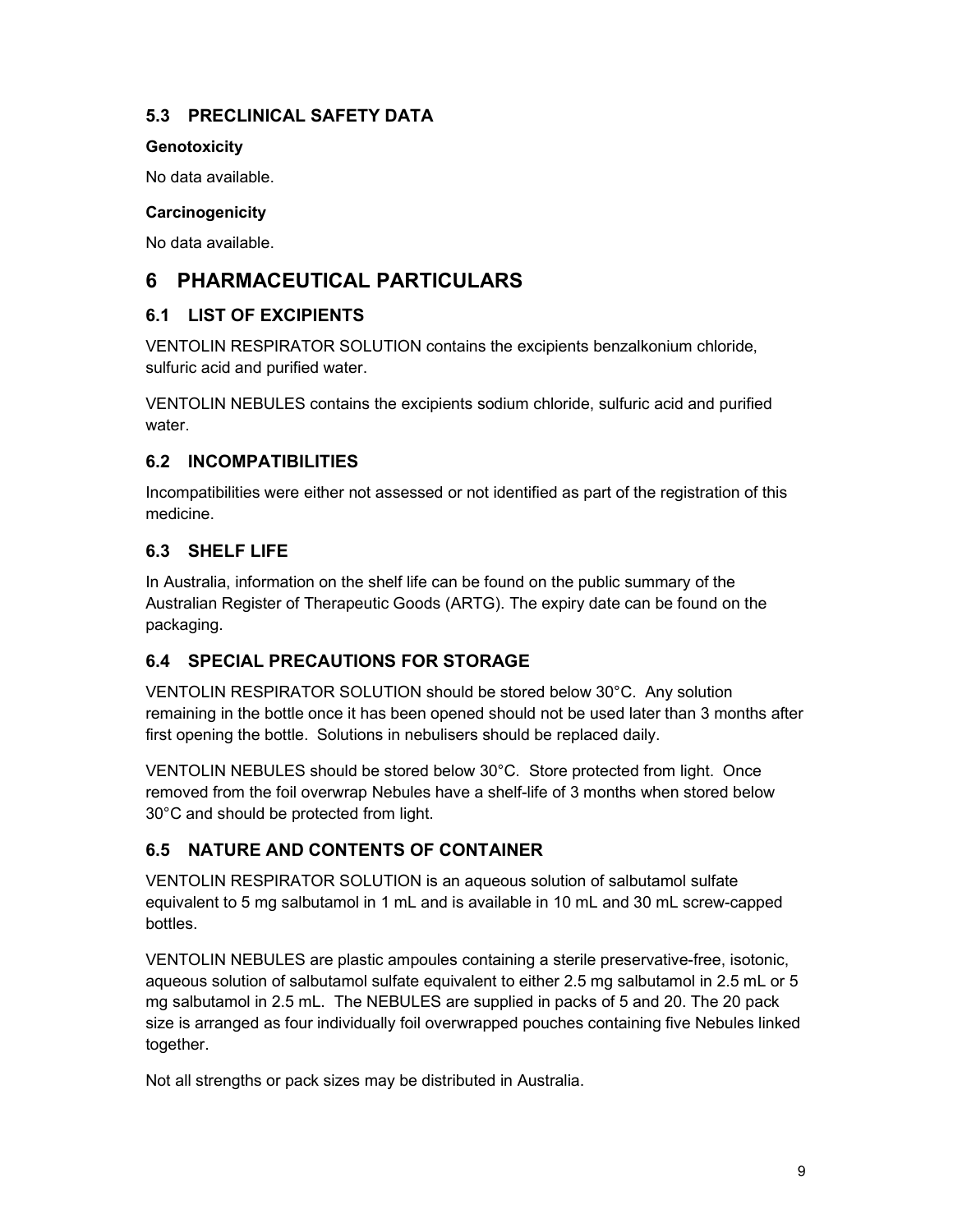## 6.6 SPECIAL PRECAUTIONS FOR DISPOSAL

In Australia, any unused medicine or waste material should be disposed of by taking to your local pharmacy.

## 6.7 PHYSICOCHEMICAL PROPERTIES

Salbutamol sulfate is a white or almost white odourless powder. It is soluble in 4 parts of water; slightly soluble in 95% alcohol, in chloroform and solvent ether.

### Chemical Name

1-(4-hydroxy-3-hydroxymethylphenyl)-2-(t-butylamino)ethanol sulfate.

### Molecular Formula

(C13H21NO3)2H2SO4

The molecular weight for salbutamol sulfate is 576.7.

### Chemical structure



### CAS number

51022-70-9

# 7 MEDICINE SCHEDULE (POISONS STANDARD)

Schedule 4 – Prescription Only Medicine

# 8 SPONSOR

GlaxoSmithKline Australia Pty Ltd Level 4, 436 Johnston Street, Abbotsford, Victoria, 3067

# 9 DATE OF FIRST APPROVAL

1 February 1999

# 10 DATE OF REVISION

11 February 2021